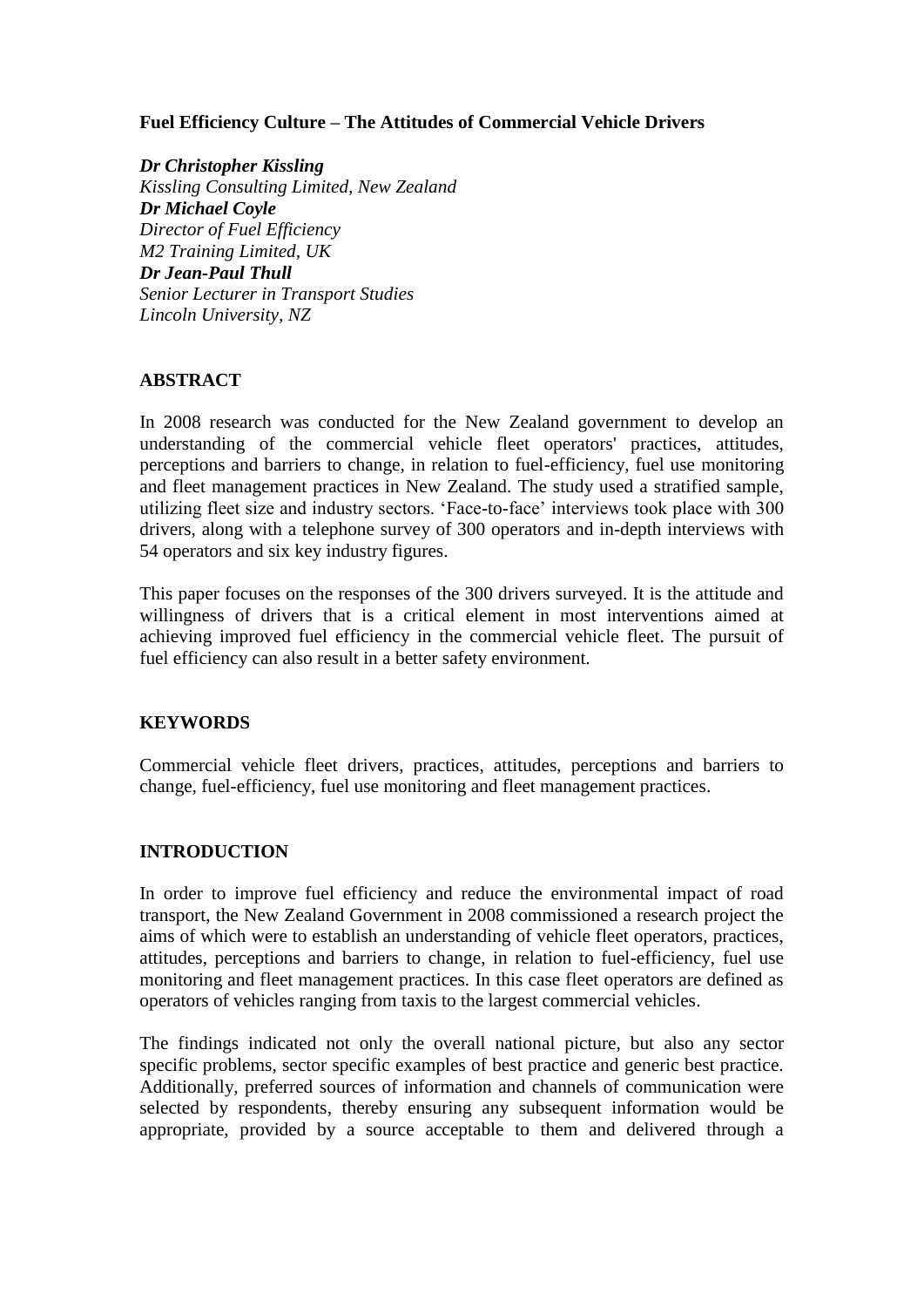favoured medium. The output was a report submitted to the Ministry of Transport. It is now available on the Ministry of Transport's website.<sup>1</sup>

# **RESEARCH APPROACH**

The research approach consisted of a literature review, use of questionnaires in both telephone and face-to-face interviews, with a high level of generic content to enable the same items of interest to be discussed by different stakeholders. This allowed for amongst other things differences of perception and opinion to be identified and taken into consideration. In this paper we focus upon the survey of drivers but refer to the other surveys where appropriate.

Similar and smaller scale and narrower projects had been conducted in the past in both New Zealand (Baas and Latto, 2005; Baas, Latto and Ludvigson, 2005) and the UK (ECG 59, 1996; Ratcliffe, 1980 and Coyle, 1999). Two additional UK government surveys were conducted that looked into attitudes in 1998 (DETR 1998a and DETR 1998b), but this was the first project on this scale that covered road commercial transport in its entirety. The range of operators included light vehicles (car fleets, taxis and minibuses) through to heavy vehicles (bus & coach and large goods vehicles).

# **BASIC STATISTICS<sup>2</sup>**

1

The National Freight Demands Study in New Zealand,<sup>3</sup> indicated that 92% of all freight by weight in New Zealand is moved by trucks with 6% by rail and 2% by sea. On a tonne-kilometre basis, the report found that trucks transported about 83% of domestic freight with 13% travelling by rail and 4% by sea. The contribution to national GDP is 3% (NZ\$5 billion annually).

The road transport industry operates about 22,500 trucks and directly employs 25,260 people which is about 3% of the fulltime workforce. The number of heavy trucks grew by 2.7% a year from 71,705 in 2004 to 79,539 in 2007. About 60% of the heavy vehicle fleet operates as a truck without a trailer and truck numbers have been growing faster than trailer numbers. However, it is the truck and trailer combinations that clocked up the largest proportional kilometre growth between 1997 and 2005. Two-axle trucks between 7-10 tonnes are the most common type of truck, but threeaxle trucks between 16-20 tonnes travel the greatest distances. Trucks travelled 2,700 million kilometres in 2007, covering on average 34,000 kilometres a year. Between 1997 and 2007, truck travel grew by 3.5% a year. Typically, trucks cover three times the distance of other vehicles each year. Over 80% of road transport companies have five or fewer employees or trucks, and most are family owned. Most of the vehicles between 3.5 and 10 tonnes are used for carrying goods for people on their own

<sup>1</sup> http://www.transport.govt.nz/ourwork/climatechange/Documents/Report%20on%20fuel%20efficiency %20survey.pdf

<sup>2</sup> The Road Transport Forum (RTF) in New Zealand produced a small booklet *Road Transport FACTS*  published in 1998. An updated version has been compiled in 2009 by RTF but not yet published and information from the updates is used in this paper.

<sup>3</sup> http://www.transport.govt.nz/research/Pages/TheTotalCurrentFreightTask.aspx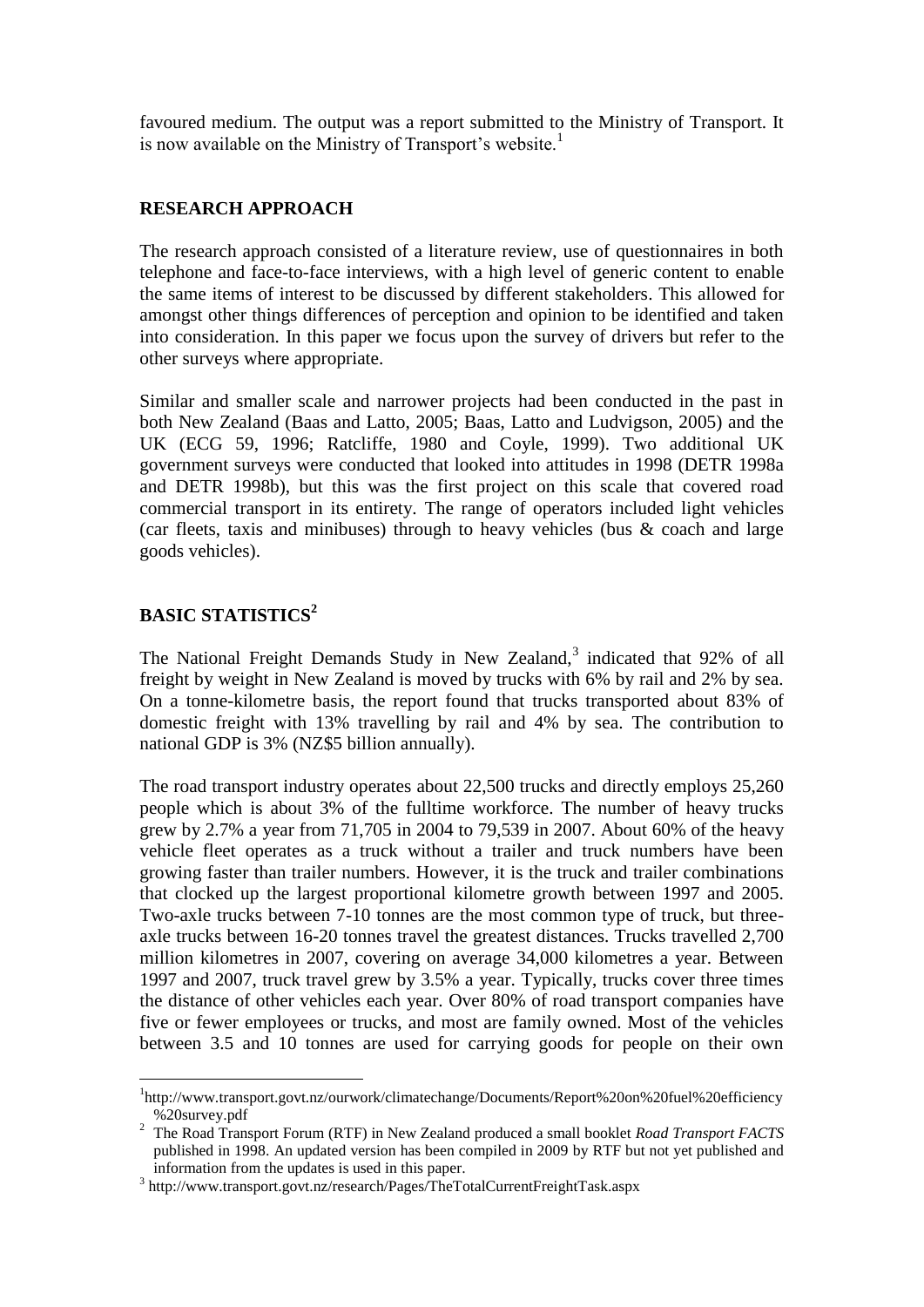account and not by commercial carriers. Most commercial vehicles less than 4 tonnes are vans and utes. Heavy four-axle trucks can legally weigh up to 25.8 tonnes laden. Trucks and trailers, can weigh up to 44 tonnes and have three common configurations; articulated (tractor unit with a semi-trailer; B-Train (tractor unit with two semitrailers); and Truck & Trailer (truck towing a multi-axle trailer).

### **MAIN FINDINGS**

We report here on the fourth part the Ministry of Transport project, Improving Vehicle Fuel Efficiency Monitoring. The survey was undertaken against a background of the highest fuel prices ever recorded in New Zealand. The sample consisted of 300 datasets, which at varying stages of the analysis was reduced in size due to nil responses. The authors were not responsible for the sampling process, that being undertaken by the Ministry of Transport. It should be noted that with a sample size of 300 drivers and the restricted geographical disposition of the interview locations focussed on main freight arteries, results from our analysis can only be taken as indicative rather than statistically rigorous. However, much of the data was analysed in sample sizes that permitted robust analysis.

The key findings are that drivers are positive towards developing their skills (78.4%) and the majority (70.5%), care about the fuel efficiency of their company vehicles. Unsurprisingly an even greater number (86.1%) care about the fuel consumption of their personal vehicle. This positive attitude to fuel efficiency and skills development amongst drivers is most welcome and should be built upon by management.

It was also found that fuel consumption information tends not to be communicated to drivers. The majority of operators collect information but only a minority communicate individual or fleet performance to drivers and this is a barrier to culture change that should be removed.

Larger companies tend to collect more fuel consumption data, possibly influenced by the size of their annual fuel bill, and their drivers appear to be more caring about fuel efficiency. They also have more vehicles with in-cab displays (ICDs). Larger fleets tend to buy the new vehicles that have these electronic management systems installed as standard, but the filter down process to the smaller fleets that buy second–hand vehicles takes time.

With sufficient accurate fuel consumption data it becomes possible to devise a self financing fuel bonus scheme. Bonus payments to drivers for significant fuel savings that they achieve can be financed from a portion of the savings made in the company fuel account. However, to determine the impact of seasonality at least ones year's data should be used in the calculations. Using a financial incentive to sustain the impact of a driver development programme can also be coupled with the annual payment of the bonus so it can also be used as a retention tool.

Many vehicle operators have doubts and misgivings about fuel bonus systems, which tend to manifest themselves in the complexity of such systems. However, by keeping such matters simple, effective and acceptable, systems can be developed (Coyle and Brown 2004).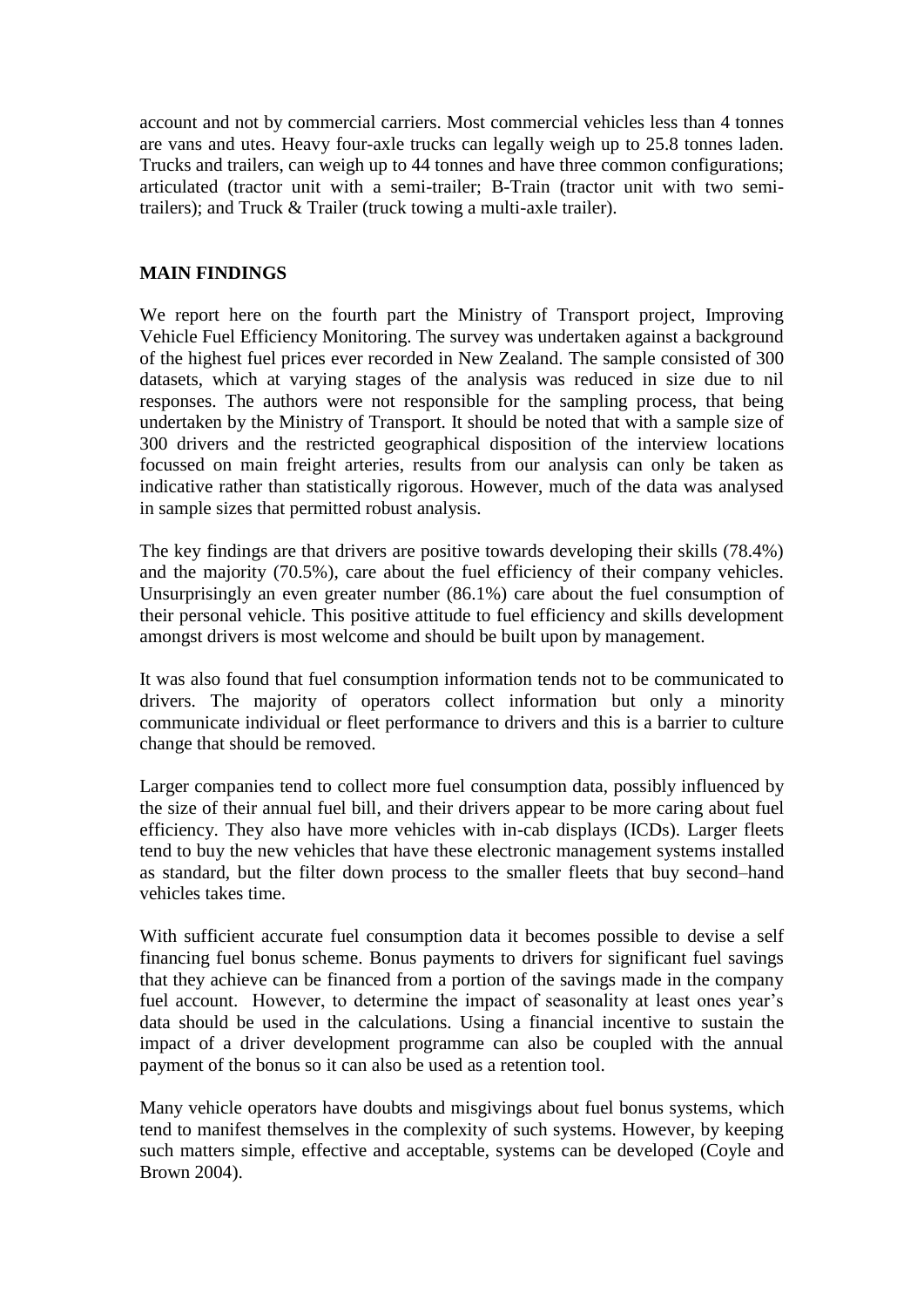Where sub-sectors are identified as being the best in a certain area, they should be investigated further to determine the key motivational and influencing factors and whether their best practice can be transferred to any of the other sub-sectors.

#### **DRIVER SURVEY: METHODOLOGY**

A sample of 300 drivers across a range of sub-sectors was interviewed at the roadside and their responses to a questionnaire recorded and later entered into a database for analysis. The principle method of investigation was to examine by sub-sector and where appropriate to cross tabulate the data.

It is a long held view by many in the industry that a driver who drives the same vehicle will take more care of the vehicle than a driver who switches between vehicles. There is therefore the possibility that a driver who drives the same vehicle might be more interested in fuel efficiency than one who moves between vehicles in a single shift or on some other basis and this had to be factored into this research. The nine sub sectors (Bus & Coach; Company Car/SUV; Contractors; Courier; Goods Service; Heavy Goods; Light Van/Ute; Light Vehicle and Taxi) were chosen by members of the research team and representatives from the Ministry of Transport and Land Transport New Zealand.

The fleet sizes consisted of:

- Less than 5:
- $5 20$  and
- more than 20

Table 1 shows the sub-sectors and resulting sample sizes, which whilst not uniform provides sufficiently sized samples when divided into light and heavy vehicles.

#### **Table 1 Sample size by sub-sector**

| <b>SUB SECTOR</b>  | <b>DRIVERS</b> |
|--------------------|----------------|
| Bus & Coach        | 29             |
| Company Car /      | 17             |
| <b>SUV</b>         |                |
| Contractors        | 8              |
| Goods Service      | 29             |
| <b>Heavy Goods</b> | 73             |
| Light Van / Ute    | 44             |
| Light Vehicle      | 58             |
| Taxi               | 42             |
|                    |                |

Total 300

*Note: There were two drivers from courier companies and one sub-sector was recorded as a blank. To prevent any skewing of the analysis these three drivers were allocated to the light vehicle group.*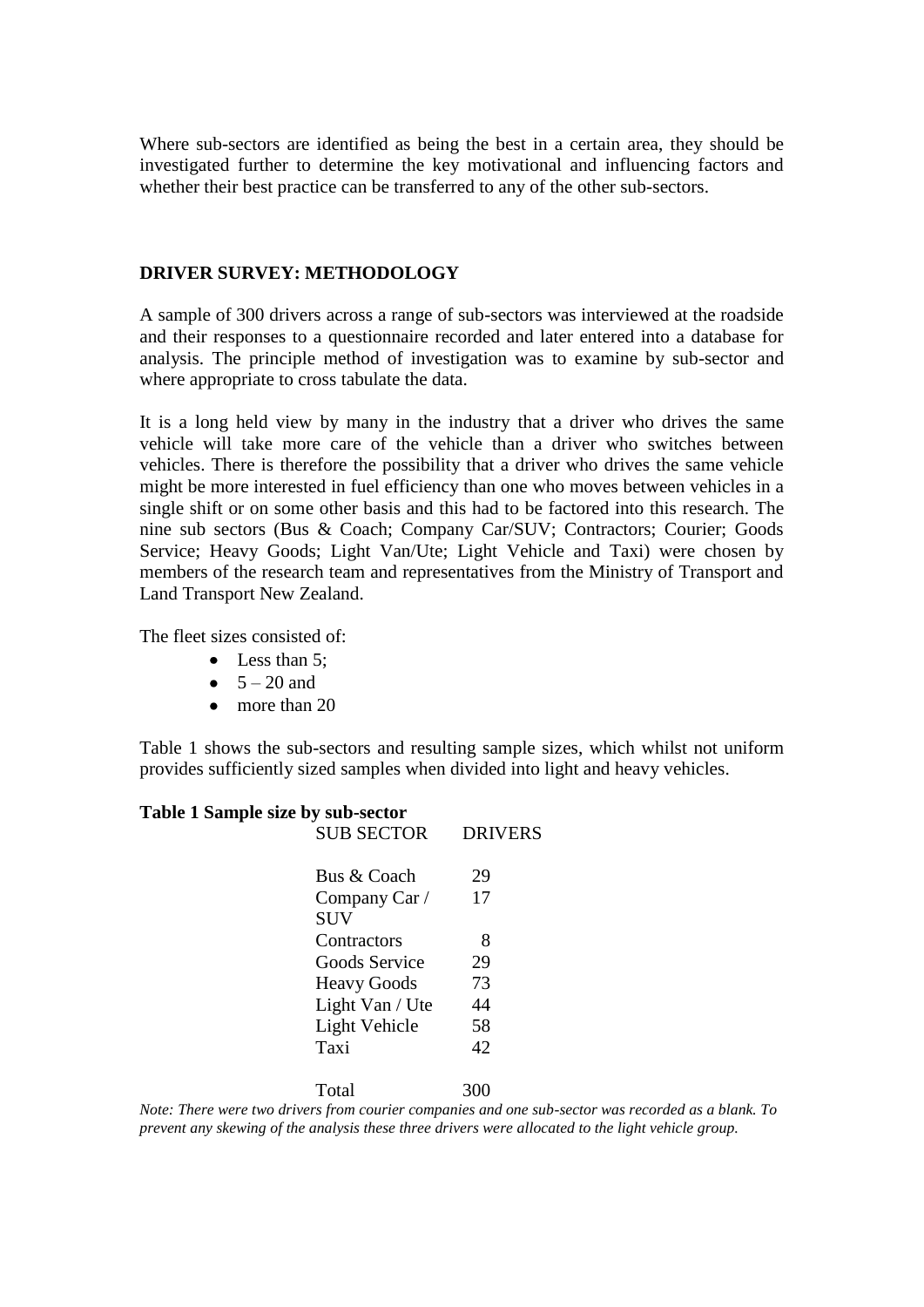The sub-sectors that combine to make up the heavy vehicles are Bus & Coach, Contractors, Goods Service and Heavy Goods, which provide a total of 139 drivers (46.33% of the sample). The remaining drivers are all classified as light vehicle drivers. The research looked to determine a driver's own attitude and what they perceived to be the attitude of the company to fuel efficiency. Whilst subjective, it can be considered alongside the responses of operators to other parts of this project. Other attributes of a company that may influence a driver"s attitude or perception are identified where possible.

A normal expectation is that a driver usually drives the same vehicle and this tends to hold true with the exception of the bus and coach drivers with only 48.3% normally driving the same vehicle because the nature of their work has them moving between vehicles on a daily basis. For the other groups, between 82% and 93% drove the same vehicle regularly.

Whether or not a respondent driver's propensity to drive the vehicle in which they were interviewed actually influences their attitude to fuel efficiency needed to be determined. The first stage was to identify each driver"s attitude to the fuel efficiency of their own vehicle and again when driving a company vehicle. This was then followed by examining the respondent"s attitude to the fuel consumption of the company vehicle that they drove. Finally, the two sets of data were combined in a larger cross tabulation to identify commonality and exception. It would be expected that drivers who care about the fuel consumption of the company vehicle would also care about the fuel consumption of their own personal vehicle and that some of the drivers who do not care about the company vehicle fuel consumption nevertheless may care about the fuel consumption of their own vehicle.

Our analysis revealed that a high proportion of drivers, 86.1% overall, do care about their own personal vehicle fuel consumption. The highest scoring were the drivers of heavy goods vehicles (95.7%) and the lowest were the light van/ute drivers (77.3%).

That some 70.5% of drivers cared about the fuel consumption of a company vehicle does indicate an attitude that management could build upon to improve fuel efficiency in the company fleet. This could be done through developing driver skills in safe and fuel efficient driving such as the  $SAFED<sup>4</sup>$  program, and with motivational tools such as rewards for the safest and most fuel efficient drivers. Rewards could take the form of prizes, awards and fuel bonus payments.<sup>5</sup>

The data does support the view that drivers who care about the fuel consumption of the vehicle that they drive for their company also care about the fuel consumption of their own vehicles. However, this is not as sound an assumption as might have been expected. For example, in the light vehicle section, eight of the eleven drivers who did not care about the company vehicle fuel consumption did care about their own personal fuel consumption. Interestingly, in the same sub-sector, five of the 43 drivers who cared about the company fuel consumption did not care about their own personal

1

<sup>&</sup>lt;sup>4</sup> SAFED is the safe and fuel efficient driving programme developed at the Department of Transport and Logistics, University of Huddersfield in 2003. The NZ Ministry of Transport has indicated intent to adapt the SAFED programme for implementation in New Zealand. Brief information about SAFED is provided in Appendix A.

 $5$  www.dft.gov.uk/pgr/freight/research/fuelbonusschemes?page=2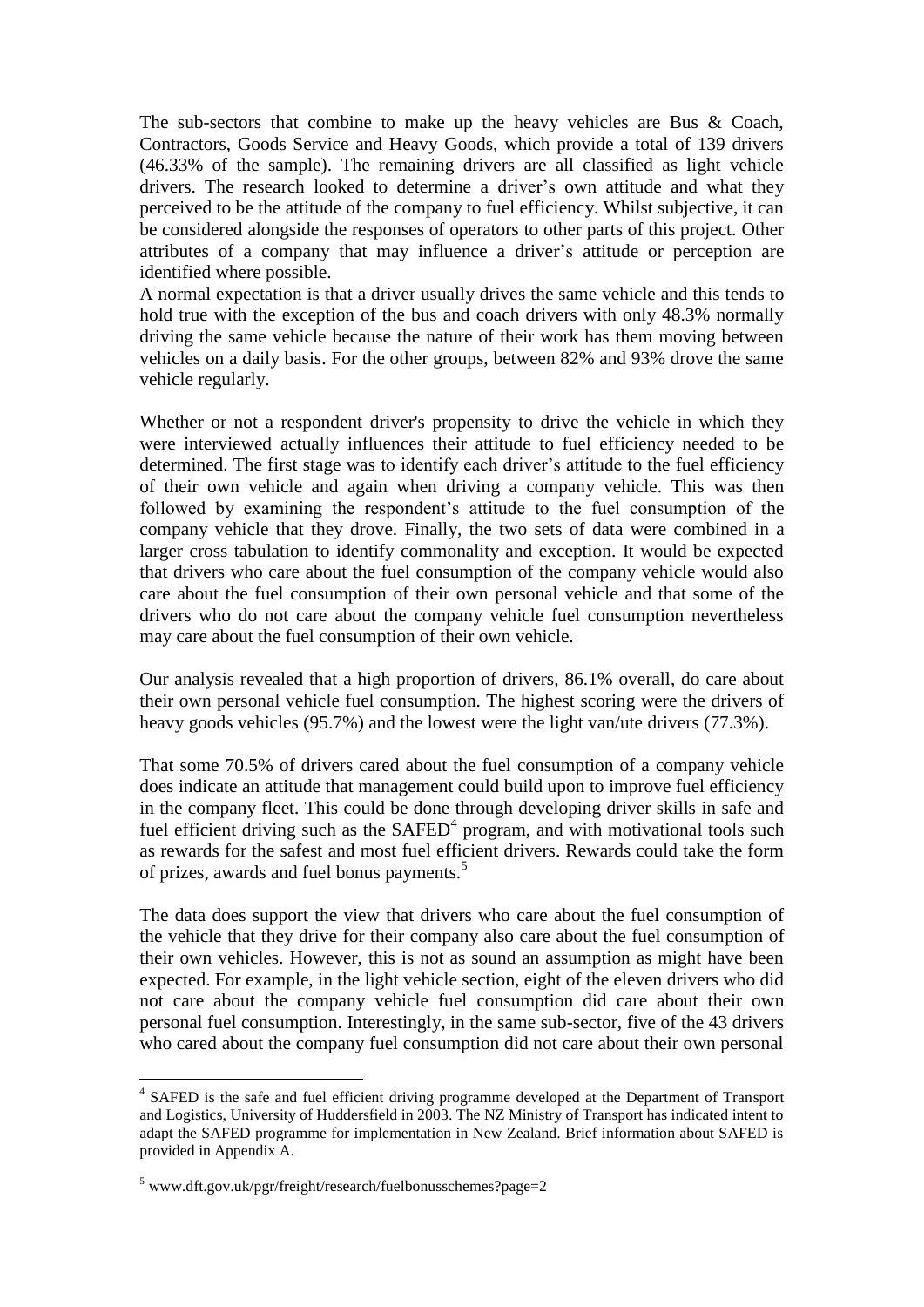fuel consumption. Additionally, of the 287 drivers analysed only 22 (7.7%) did not care about fuel consumption whatsoever. The conclusion to be drawn from this is that the majority of drivers do care about their fuel consumption (both personal and company vehicle) and this could be built upon to develop a fuel efficiency culture that would benefit both companies and individual drivers.

The extent to which caring about how much fuel a company vehicle consumes is influenced by whether the driver normally drives the same vehicle was explored. Analysis of the data revealed that out of the 285 useable responses 84 (29.5%) did not care about the company vehicle"s fuel consumption.

Further analyses of the data revealed that out of those 84 responses 62 (73.8%) were made by drivers who did not normally drive the vehicle. The conclusion to be drawn from this is that it appears to reinforce the view that drivers who have dedicated vehicles are more likely to care about *their* vehicle's fuel consumption and by logical association be more interested in and take more care of *their* vehicle. Such a hypothesis needs to be tested more rigorously.

The drivers were asked if they knew the fuel consumption of the vehicle that they were driving and this was followed up by two questions that would determine the accuracy of their response if they replied "yes". There were 289 useable responses to the initial question. Only 37% of respondents claimed to know the fuel consumption of the vehicle they were driving which, given the fact that a much larger number care about fuel consumption, does infer a communications gap between vehicle operators and their drivers.

The follow up questions, which asked drivers who had answered "yes" to state the fuel consumption in *l* per100 km or the vehicle range on one tank of fuel, produced a wide range of answers. Examination of the answers suggests that only 35 (12.1%) of drivers actually replied with a figure that was likely to be accurate. For example, fuel consumption figures ranged from 1*l* per 100 km to 330*l* per 100 km and distances on one full tank of fuel ranged from 2 kilometres to 1,000 kilometres. This again reinforces the issue of management needing to communicate fuel consumption information to their drivers.

Once driver attitudes in general had been explored, the next stage was to determine the attitude of drivers to driver training which, to use more modern and appropriate language, is referred to as driver development, because people who drive for a living are unlikely to be receptive to the notion of undergoing driver training. Modern driver development programmes focus upon safety and fuel efficiency, but unless the driver has the right attitude, once the training is completed it will be ignored. Therefore, driver attitudes to skills development, need to be explored.

# **DRIVER SURVEY - ATTITUDES TO SKILLS DEVELOPMENT**

Vehicle technology evolves due to the natural progress in general and legislative led changes to allowable emissions from the internal combustion engine. Driving techniques need to take these changes into account. However, it is important that drivers themselves buy-in to the concept of improving and updating their skills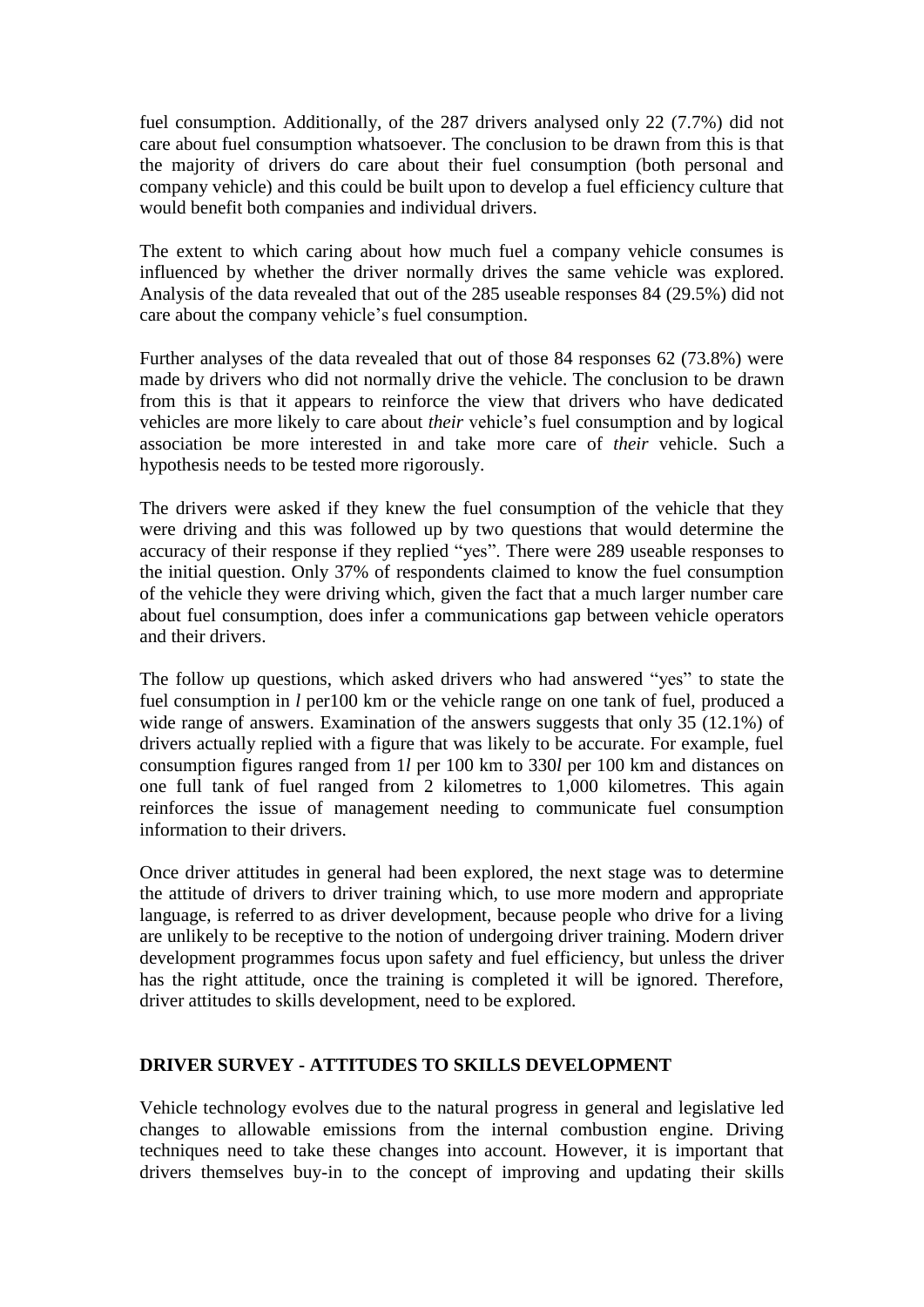through driver development programmes. It is not unreasonable to assume that professional drivers doubt that they need any further skills development, but that they could well think of other drivers who would benefit.

In order to establish driver views and by implication attitudes to driver development, a number of questions were asked. The 292 useable responses indicated that the majority of drivers believed that they would benefit from such skills development.

This is a highly positive and welcome response and whilst there is a large variation between the different sub-sectors it does indicate the potential buy-in from drivers for skills development. Before drawing conclusions from these data it is important to point out that the company car/SUV drivers that responded numbered only sixteen in total and so any single change in the responses carried much weight when viewed as a percentage – each observation had a weight of 6.25%. This also applied to the contractors where each response carried an even greater weight of 14.3%.

Heavier vehicles such as found in the bus and coach, contractors, goods services and heavy goods sectors will consume more fuel per kilometre than their lighter counterparts. Conceivably, company management in the heavy vehicle sector could have heightened interest for improved driving skills, both from individual drivers and, through awareness-raising. The less positive response to the question by drivers of company cars/SUVs (50%) and taxis (62.5%) does raise questions that should be investigated further.

It is generally accepted that one of the most effective forms of marketing is by personal recommendation from a friend or someone who has credibility with an individual. To this end the drivers were asked if they knew of other drivers who had received any driver development to improve their safety and fuel efficiency skills. Responses were then cross tabulated with the responses about knowledge of other drivers benefiting from driver development. Of 283 useable responses only 89 (31.4%) drivers who believed that they personally would benefit from driver development were aware of other drivers who had benefited. This suggests that drivers have a positive attitude to skills development and that this has not necessarily been influenced by the experience of other drivers.

No clear pattern reveals itself by sub-sector other than bus and coach was very high at 76.9% (20/26) and light van/ute was very low at 8.6% (3/35). Excluding the bus and coach drivers, this suggests that one or more other mechanisms have resulted in the high proportion of drivers who believe that they personally would benefit from driver skills development. Other than arising from a driver"s own belief system, one logical assumption is that it has been brought about through something occurring in their work environment. This could be a company communication or training package that has raised awareness of the benefits of development of driving skills. It is reasonable to expect that most people who drive for a living (professional drivers) believe that they are "good" drivers, and that drivers other than themselves would benefit from driver development. This proposition was then put with the anticipation that there would be a highly positive response. The question was structured so that it asked about other professional drivers and not drivers in general.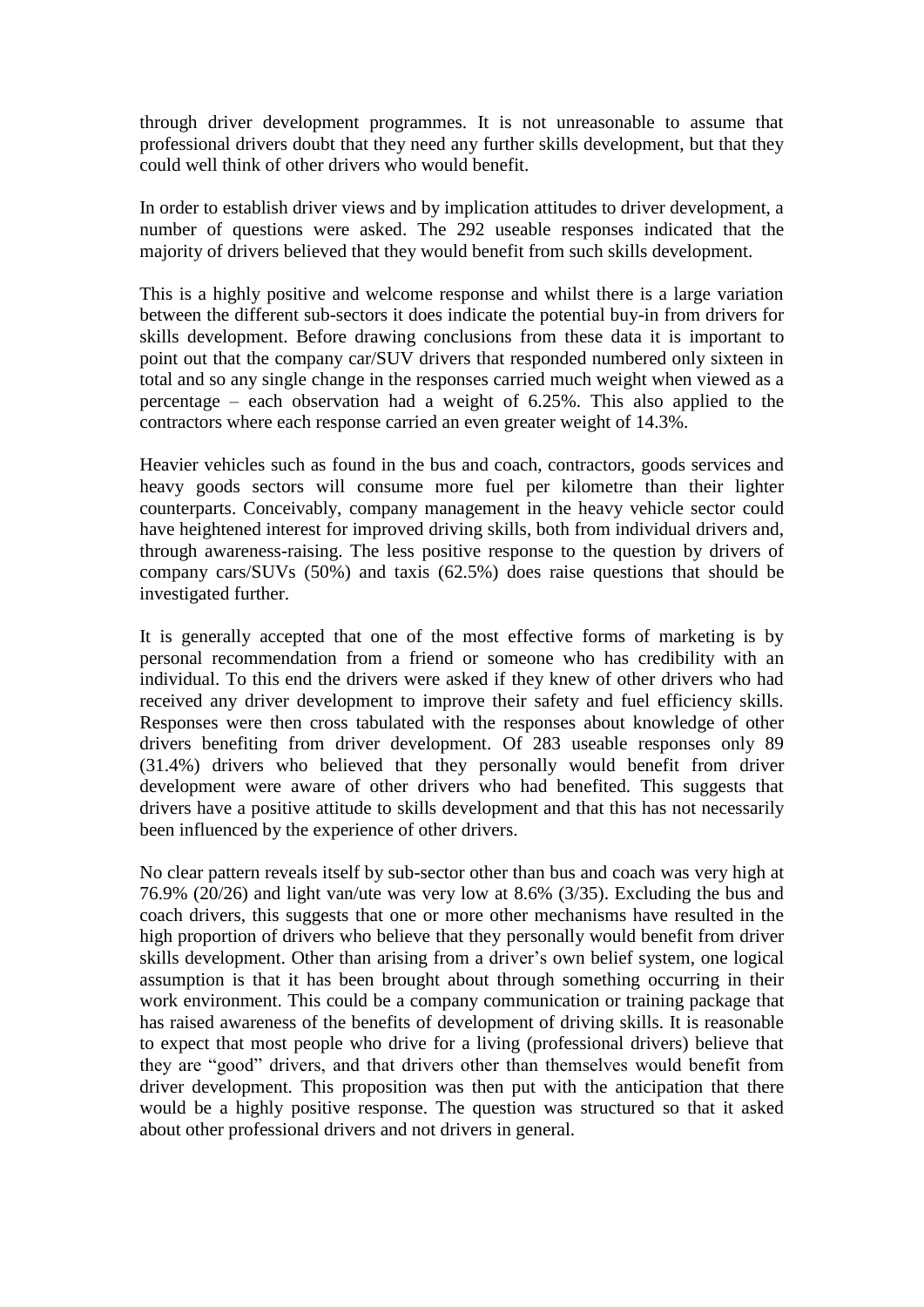The high response rate from the 289 useable replies reinforces the view expressed in the previous paragraph and raised the question as to whether or not drivers who benefit from such skills development could be used to promote such training to other drivers. Most of the drivers who believed that they would benefit, also believed that other drivers would benefit. This could open up a promotional opportunity. With the exception of the contractors, most of the drivers who did not believe that they would benefit from skills development believed that other drivers would.

A key element of any driver development programme is that a driver must have a positive experience and this can actually help in the marketing of a training programme. In the UK this approach was used to help market the SAFED programme the following quotes were made by two drivers after they had completed their SAFED course. 6

"…SAFED has changed my ideas about how to drive my vehicle. I have learnt techniques that I would never have thought would work, but I have been proved wrong. It's a totally different driving style but clearly one that works."

Martin Carr, AHT Logistics.

"I thought that I was a good driver, but now I"m certain that I am driving better and more safely after going through the safe and fuel efficient driving (SAFED) programme – and I feel less stressed into the bargain."

John Thompson, D W Weaver Group

A key element of the SAFED programme is that a "before" and "after" drive takes place so that a driver can experience in concrete terms the improvements as measured by fuel consumption, gear changes and journey time instead of just an appreciation of abstract concepts.

A review of this part of the analysis indicates that the drivers have a positive attitude to skills development and that this has not been influenced by their knowledge of the experiences of other drivers. There is a generally held view that drivers sell the concept of skills development to other drivers through their own positive experiences. In this case there appears to be a conundrum because a majority of drivers who believed that they would benefit from skills development did not know of other drivers who had undergone such training. Therefore, other factors must be at work, one of which could be the influence of a driver"s employer. Employers have a major role in forming driver"s perceptions of fuel efficiency and this was explored in our analysis.

# **DRIVER PERCEPTIONS**

1

 $<sup>6</sup>$  Source: Truck & Driver, April 2006 p10</sup>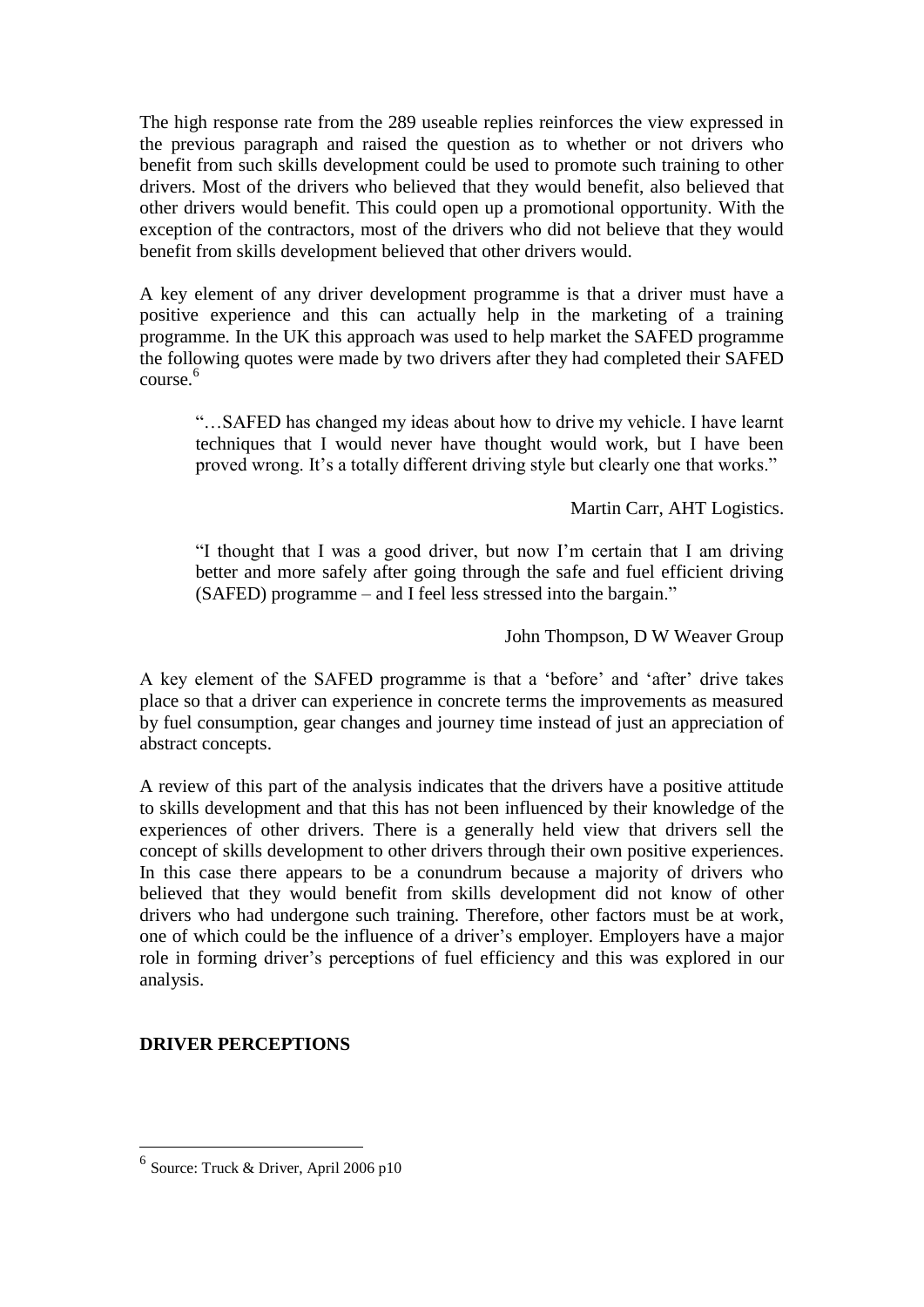A driver can be influenced by the environment in which he/she works: an environment set and to a large degree controlled by the company. The fuel efficiency culture as perceived by the driver can be influenced for example by:

- The collection of fuel consumption data;
- The dissemination of any fuel consumption information;
- Driving skills development; and
- Being involved in vehicle procurement decisions.

People and organisations tend to respond to the measures by which they are being judged and unless fuel consumption is being monitored and reported correctly then there is unlikely to be a fuel efficiency culture within a business.

Fuel monitoring (data collection, analysis and reporting) is the foundation stone upon which, fuel efficiency is built. The collection and reporting of fuel consumption data itself sends a signal to everyone in the organisation that fuel management is important and this forms part of the company culture. Drivers were therefore asked if their company collected information on fuel consumption.

Given the high cost of fuel at the time of the survey it is perhaps surprising that the overall percentage of companies that collect data was found to be low at 55%. However, the range from 79% (bus and coach) to 36% (taxi) suggests that there is a sub-sector specific variation. Taxi drivers usually drive their own vehicles and pay for their own fuel so it is surprising that they do not monitor their own fuel consumption. Contractors (38%) on the other hand operate a large range of equipment and can employ a large number of non-drivers so fuel costs are likely to represent a smaller proportion of overall business costs. To examine sub-sector variation more closely, drivers were asked if their company provided them with information on vehicle fuel consumption.

Again the bus and coach operators appeared to be the most progressive by providing information on specific vehicle fuel consumption to the driver or drivers of that vehicle with the taxi drivers being provided or providing themselves with the least information. When asked if their company provided them with information on fleet fuel consumption the number of positive responses reduced further. One reason for this is that fleet fuel consumption might be viewed as being commercially sensitive information only made available to directors and senior management.

Making available information on fuel consumption and acting upon the information is one way in which a fuel efficiency culture can be generated within a company. The drivers were asked if they thought that their company should provide them with that information. Overall 39.2% thought that their company should, with 31.9% "not bothered" and 28.8% answering "no".

Although less than half of the drivers think that such information should be provided, they represent the largest of the three groups. The responses do appear to be sector sensitive with the bus and coach drivers being the most positive at 51.9% (14/27) and the taxi drivers being the lowest at 22% (9/41). Responses were little different for information on fleet fuel consumption.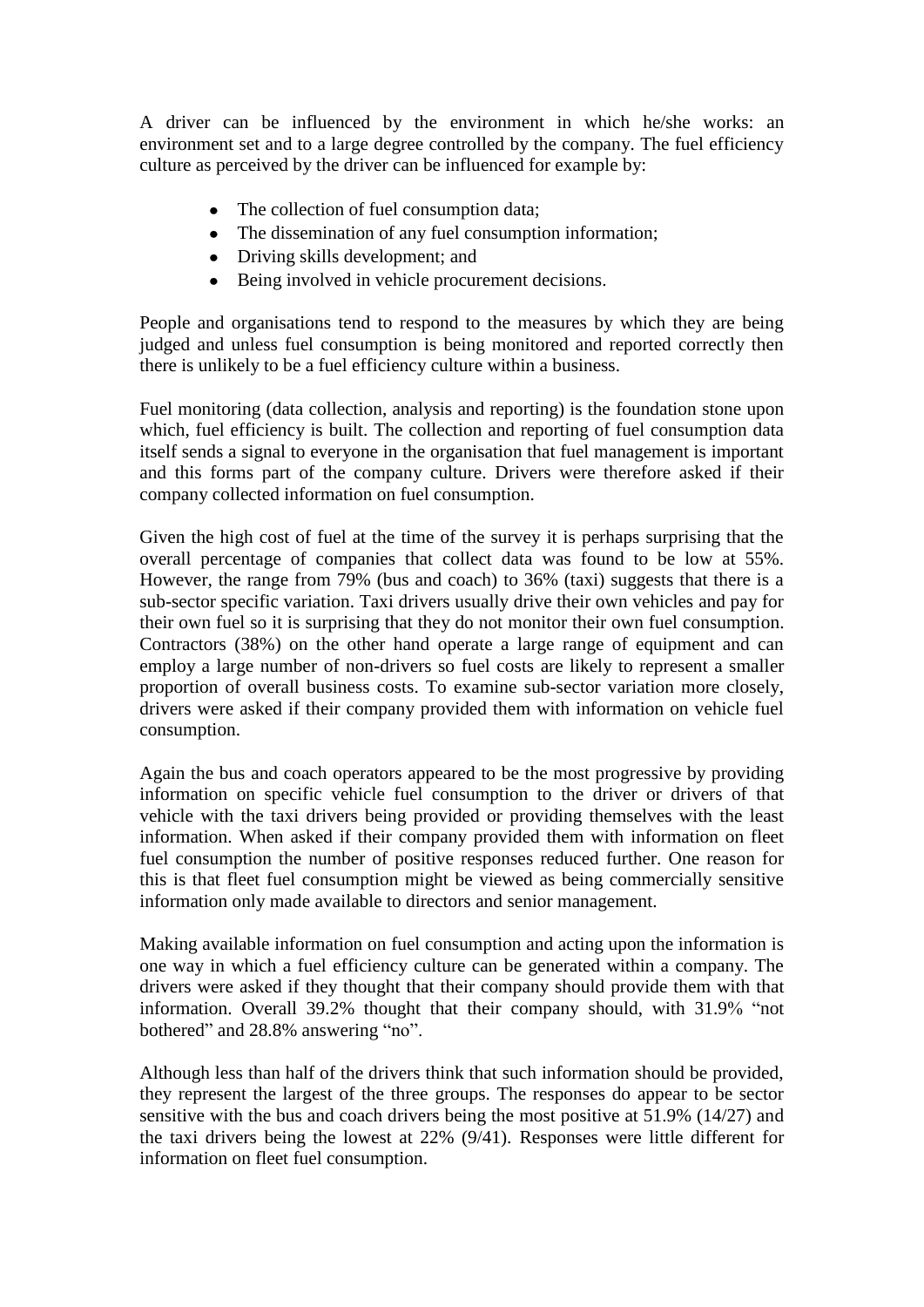Interestingly, sub-sector analysis reveals that the taxi drivers were more in favour of being given information on fleet fuel consumption than their own vehicle's fuel consumption, by the ratio of 14:1 to 9:1. On reflection it is more likely that vehicle operators will provide feedback on individual vehicles rather than reveal commercially sensitive information such as fleet fuel consumption. Therefore, an analysis of drivers who believe that the company should give them information on their vehicle and whether or not their company does could reveal an interesting opportunity for operators to develop a more fuel efficient culture. Analysis of the 284 useable responses made evident that there is such potential.

There is a large number of drivers who think that the company should provide them with information on their vehicle performance, but they are not provided with the information. For example, eight drivers of goods service vehicles thought that they should be provided with information on their vehicle"s fuel consumption, but only three  $(37.5\%)$  were actually given the information, whilst five  $(62.5\%)$  were not given the information. Using the data exclusively associated with "goods vehicles", an analysis can be conducted to determine the potential for companies who do collect data to inform drivers who would like to be informed of their individual vehicle"s fuel consumption.

This analysis showed that for the seven drivers who believed the company should provide fuel consumption information only five companies actually collected the data, for which only three drivers actually received the information. Obviously this sample size is very small but it infers that 40% (2/5) of drivers think that the company should provide them with feedback on their vehicle"s fuel consumption, where the company does actually collect the data. Applying this methodology to all the sub-sectors provides the following information:

- $\bullet$  Bus & Coach 16.7%
- Company Car/SUV 20%
- Contractors 0.0%
- Goods Service 40.0%
- Heavy Goods 17.2%
- Light Van/Ute 25.0%
- Light Vehicle 42.9%
- $\bullet$  Taxi 57.1%

It can be deduced that there is a difference between the sub-sectors but because at this level of analysis the sample sizes are small, care must be taken when making inferences from the outputs. The overall analysis of driver perception suggests that there is probably an opportunity for operators to build upon driver interest in fuel consumption to build a fuel efficiency culture in the management of their fleets.

Another part of this research project involved face to face interviews with vehicle operators and included an exploration of fuel monitoring within companies. The resulting analysis suggested that the monitoring that did take place was financially based and not operationally motivated. There may be other attributes that influence a driver"s perception, besides whether or not a company monitors its fuel consumption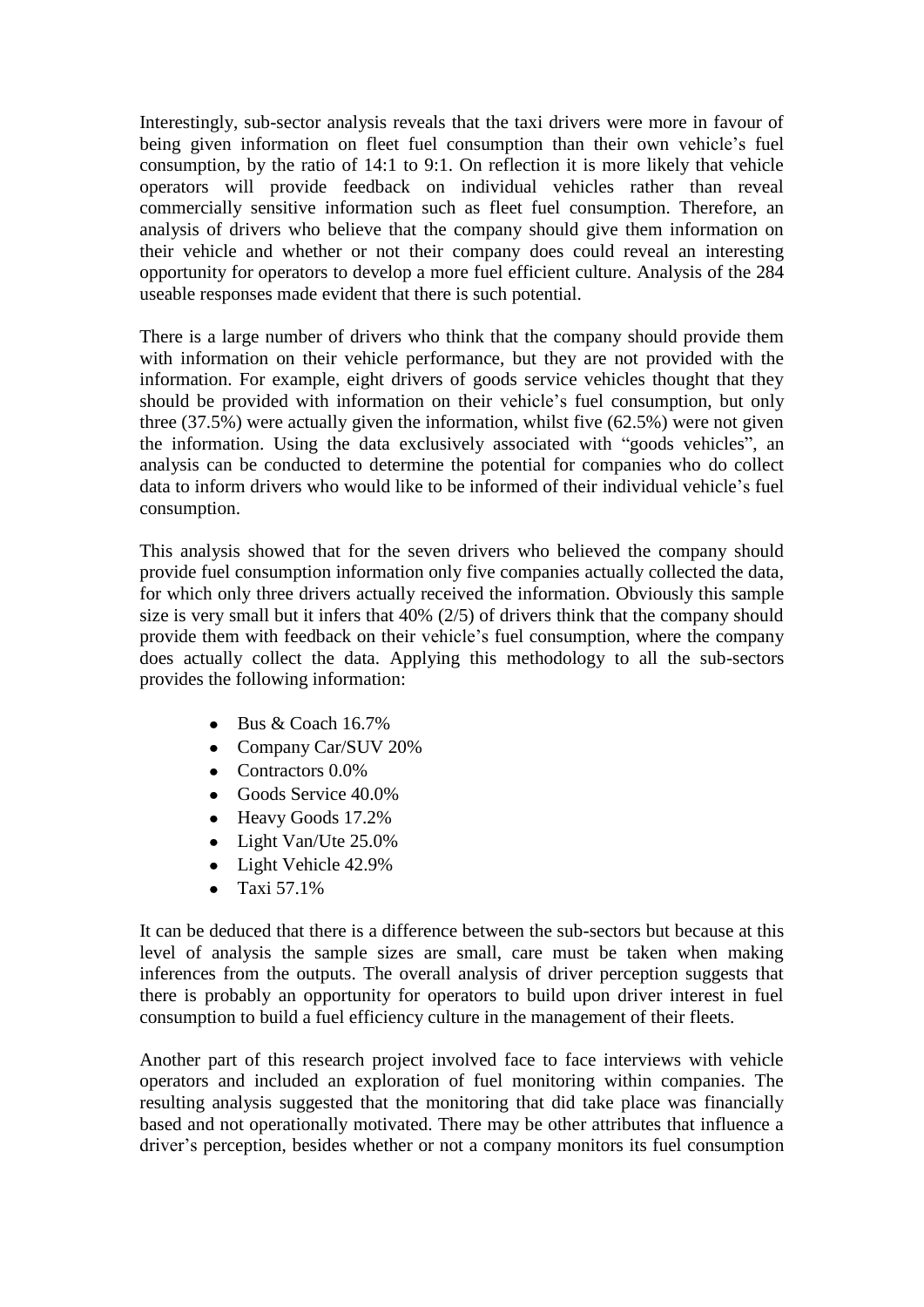and gives feedback to drivers on the fuel consumption of their vehicles. We examine below some of the data to identify if such attributes exist.

# **DRIVER SURVEY – VIEWS ON COMPANY ATTRIBUTES**

There is the possibility that other company attributes can influence a driver's attitude to fuel efficiency. Since the driver questionnaire was limited in the range of data that could be collected and the drivers are not cross referenced with the parallel operator survey participants, no direct driver and company comparisons can be made. There are however a number of variables that can be examined. The first of these is fleet size and whether or not that influences tendencies to collect fuel consumption data. There were 240 useable responses (blanks and don"t knows were removed).

Analysis of the data appears to show that as fleet size increases there is a greater tendency for fuel consumption data to be collected. This could be influenced by the overall size of the fuel bill. It may, however, be related to larger fleets containing more new vehicles that have in-built fuel monitoring technology, which encourages collection of fuel consumption data. With advances in engine management systems, modern vehicles now have menu driven in-cab displays (ICDs) that can provide the driver and vehicle owner with an array of useful information.

The data indicate that as fleets get larger they are more likely to have vehicles with ICDs. This might be because the owners of larger fleets can afford to buy the newer modern vehicles and the smaller fleets buy older second hand vehicles – possibly passed on from the larger fleets.

The drivers were also asked if their company had done anything to improve fuel efficiency in the past twelve months. The responses numbered by fleet size are shown below:

|  | Less than 5 | 34 (41.5%) |
|--|-------------|------------|
|--|-------------|------------|

- $\bullet$  5- 20 31 (32.3%)
- More than  $20 \quad 20 (27.8%)$

This information shows that the smaller companies, as a proportion of the sample, are attempting more interventions to improve fuel efficiency, but without a robust monitoring system the two fundamental questions cannot be answered. These questions are:

- Does the intervention work a mathematical question and
- $\bullet$  If it works, is it financially viable an economic question.

This does raise the possibility that the smaller operators are wasting resources by introducing interventions without an effective system of evaluation.

### **CONCLUSION**

In conclusion, the analysis has found that most drivers do care about fuel consumption – more so the fuel consumption of their personal vehicles. Also, setting aside the bus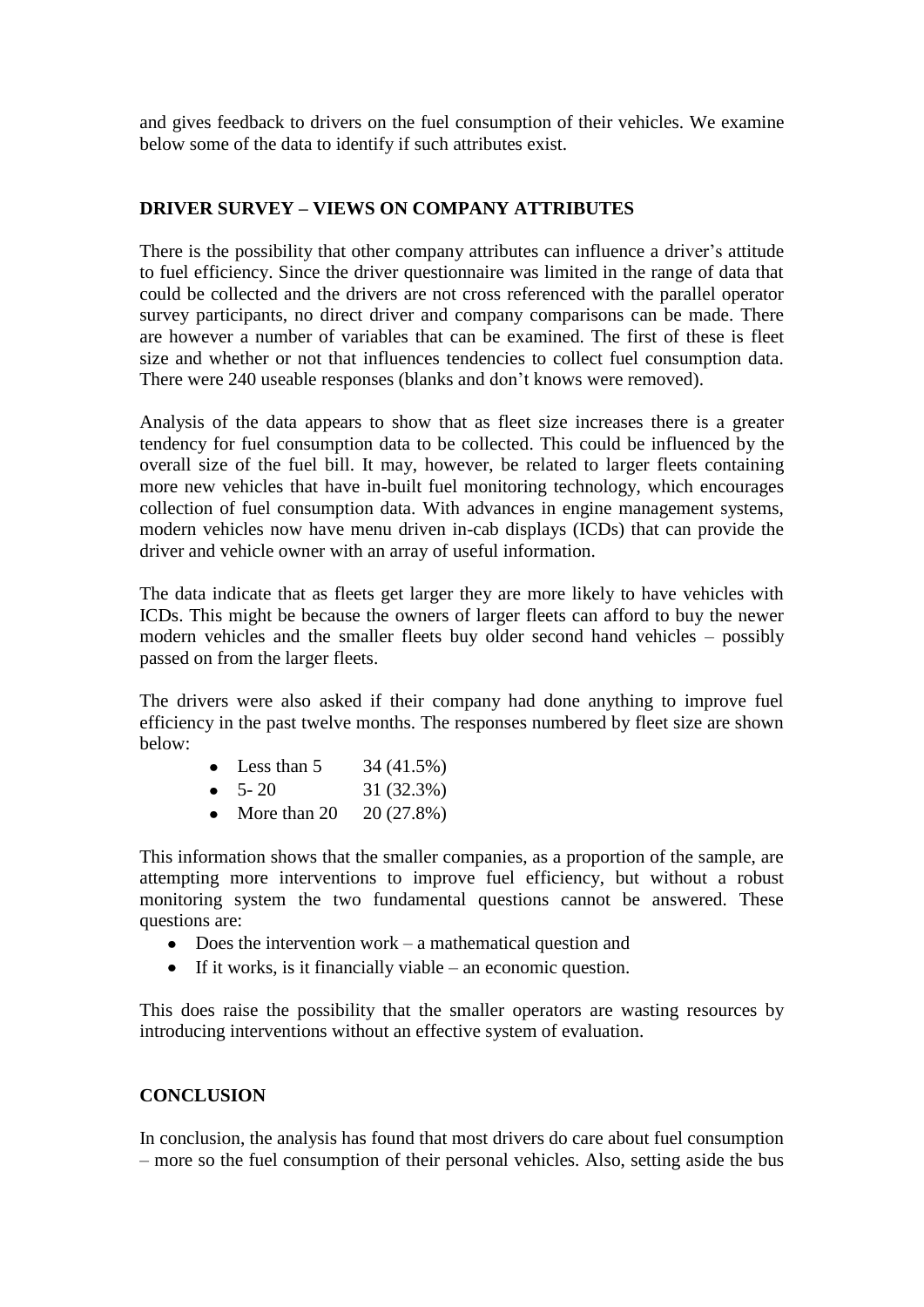and coach sub-sector, drivers who normally drive the same vehicle are generally more likely to care about fuel consumption.

There is the potential for companies to develop a fuel efficiency culture by building upon the driver's interest in their vehicle's fuel consumption. This could be enabled through the collection and reporting on fuel consumption at the individual vehicle level rather than providing commercially sensitive fleet performance information.

To varying degrees, a majority of drivers had a positive view of skills development and unsurprisingly thought that other drivers would also benefit. Furthermore, only a minority of these drivers knew of other drivers who had undergone some form of driver development. This raises an opportunity in terms of marketing because the view is generally held that drivers who have a positive experience when undergoing driver development tell other drivers about their experience and in effect sell the training. A caveat to this is that the skills development package must be of a quality that drivers buy-in to it and have no hesitation in telling other drivers about their experience and resulting improvement in their driving knowledge and skill.

The bus and coach companies and their drivers appear to have a fuel efficiency culture more so than the other sub-sectors. Investigating why this is so could reveal attributes and other factors that might be transferable to the other sub-sectors.

Similarly, investigating all areas where sub-sectors show the highest levels of fuel efficiency should likewise be explored and where possible their best practices transferred to the other sub-sectors.

The larger the company the greater is the interest of their drivers in fuel efficiency. Also larger companies tend to monitor more than the smaller operators. This might be facilitated by the larger companies purchasing modern vehicles with inbuilt ICDs, which the smaller companies cannot afford.

Overall, the key factors are that the majority of drivers do care about fuel consumption and believe that they personally would benefit from driver skills development. These two factors offer great opportunities to advance fuel efficient driving behaviour.

#### **REFERENCES**

- Baas P. and Latto D. (2005), *Heavy Vehicle Efficiency*, Prepared for Energy Efficiency and Conservation Authority, Transport Engineering Research New Zealand, September.
- Baas P. Latto D. and Ludvigson T. (2005), *Light Vehicle Fleet Energy Use*, Prepared for Energy Efficiency and Conservation Authority, Transport Engineering Research New Zealand, September.
- Coyle M. (1999), *Results of Huddersfield Fuel Efficiency Survey*, One day conference on improving vehicle fuel efficiency to reduce costs and environmental impact, 15<sup>th</sup> April, University of Huddersfield.